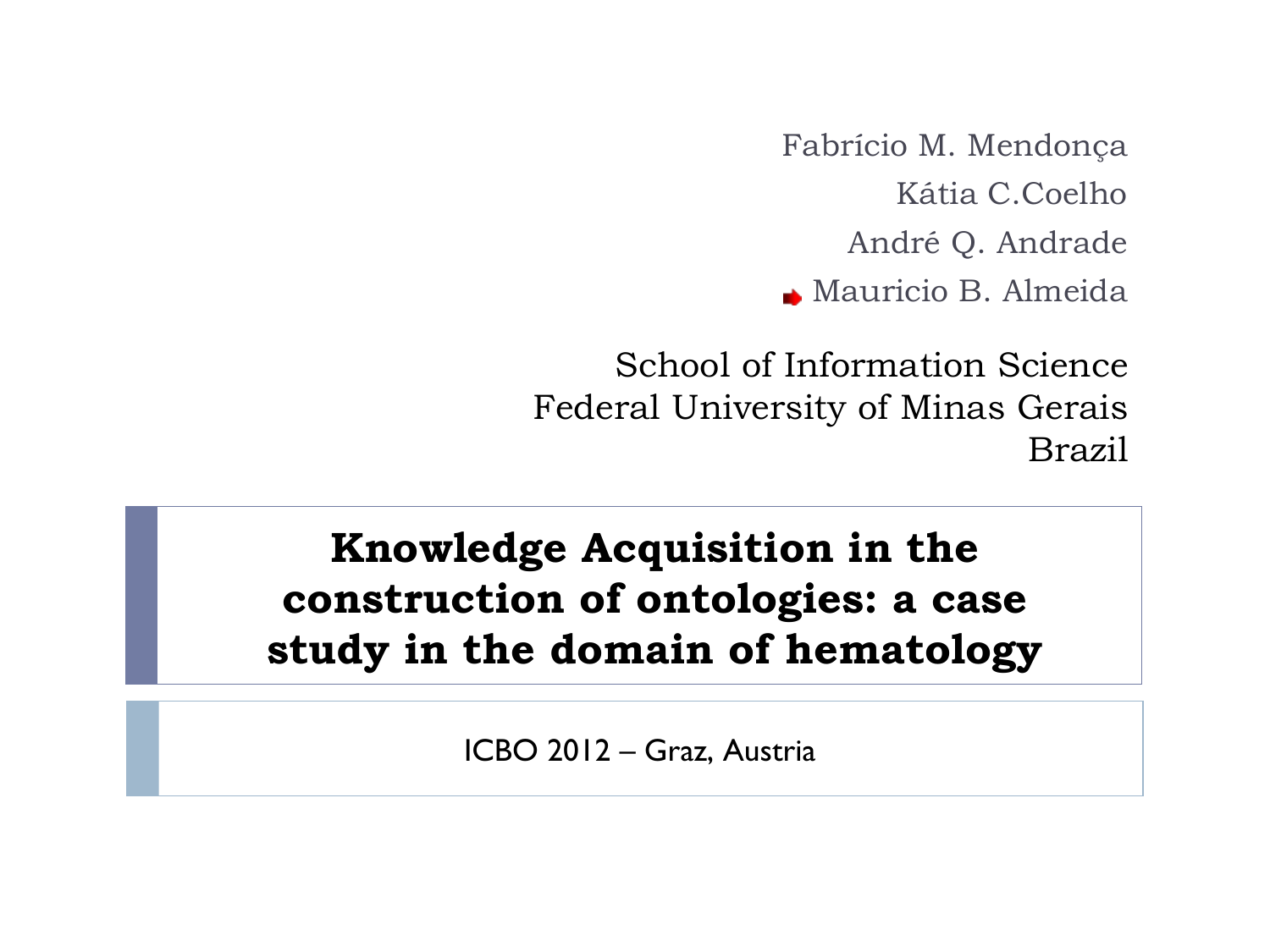# Topics

## ▶ Knowlegde Acquisition

- **Background**
- **Classification of techniques**
- ▶ Case Study
	- § Context
	- Methodological steps
- ▶ Results
	- § Consolidated methodology
	- **Observations on the KA process**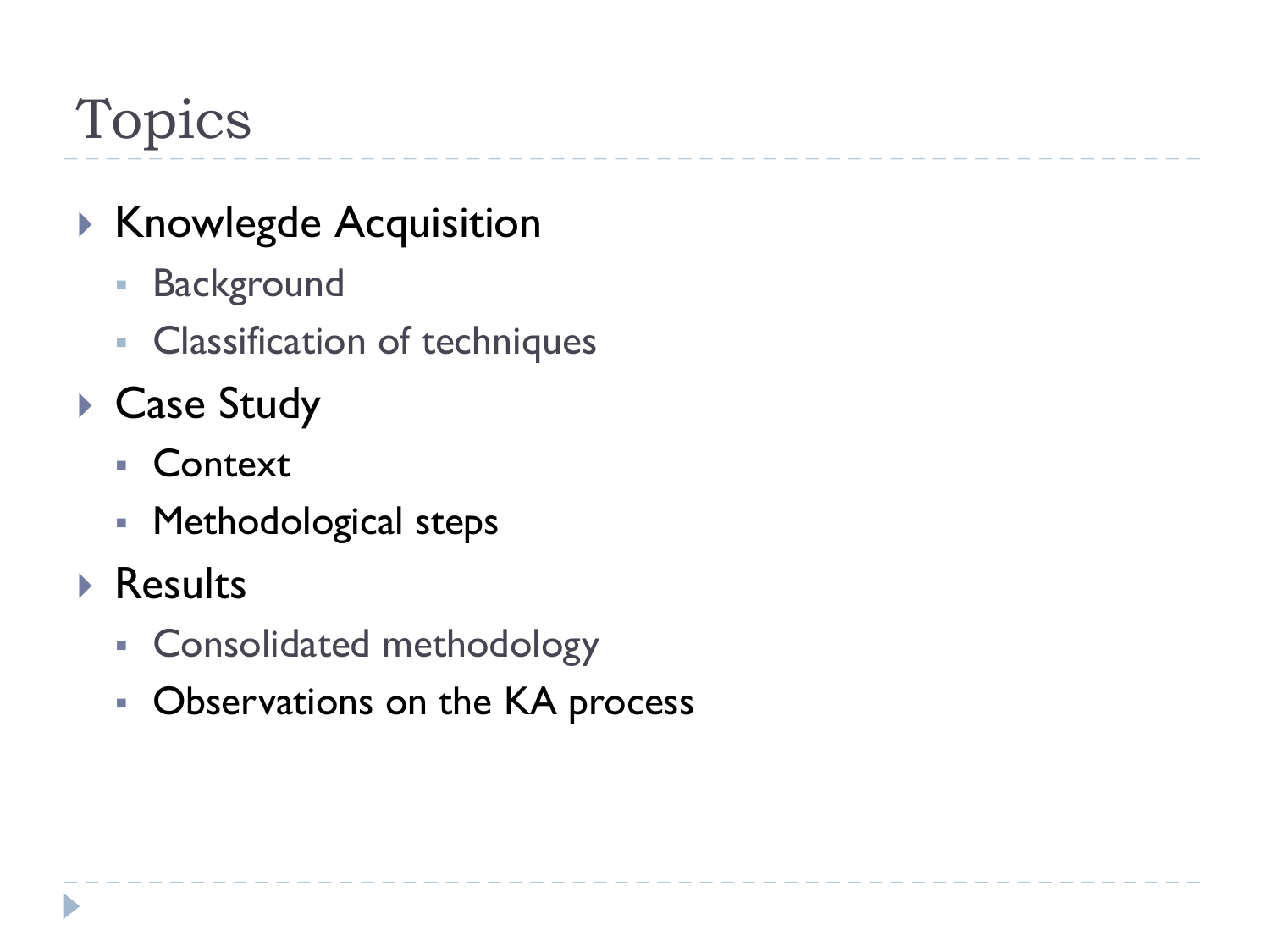# Introduction

- $\triangleright$  Development of ontologies  $\rightarrow$  knowledge acquisition (KA);
- Literature mentions difficulties in communication between experts and knowledge engineers;
- ▶ We investigate the KA activity within biomedicine;
- Scope of the investigation: a project about human blood;
- ▶ Goal of the project: a knowledge base for scientific and educational purposes;
- ▶ Contributions of this paper: a methodology for KA; observation of problems during the activity.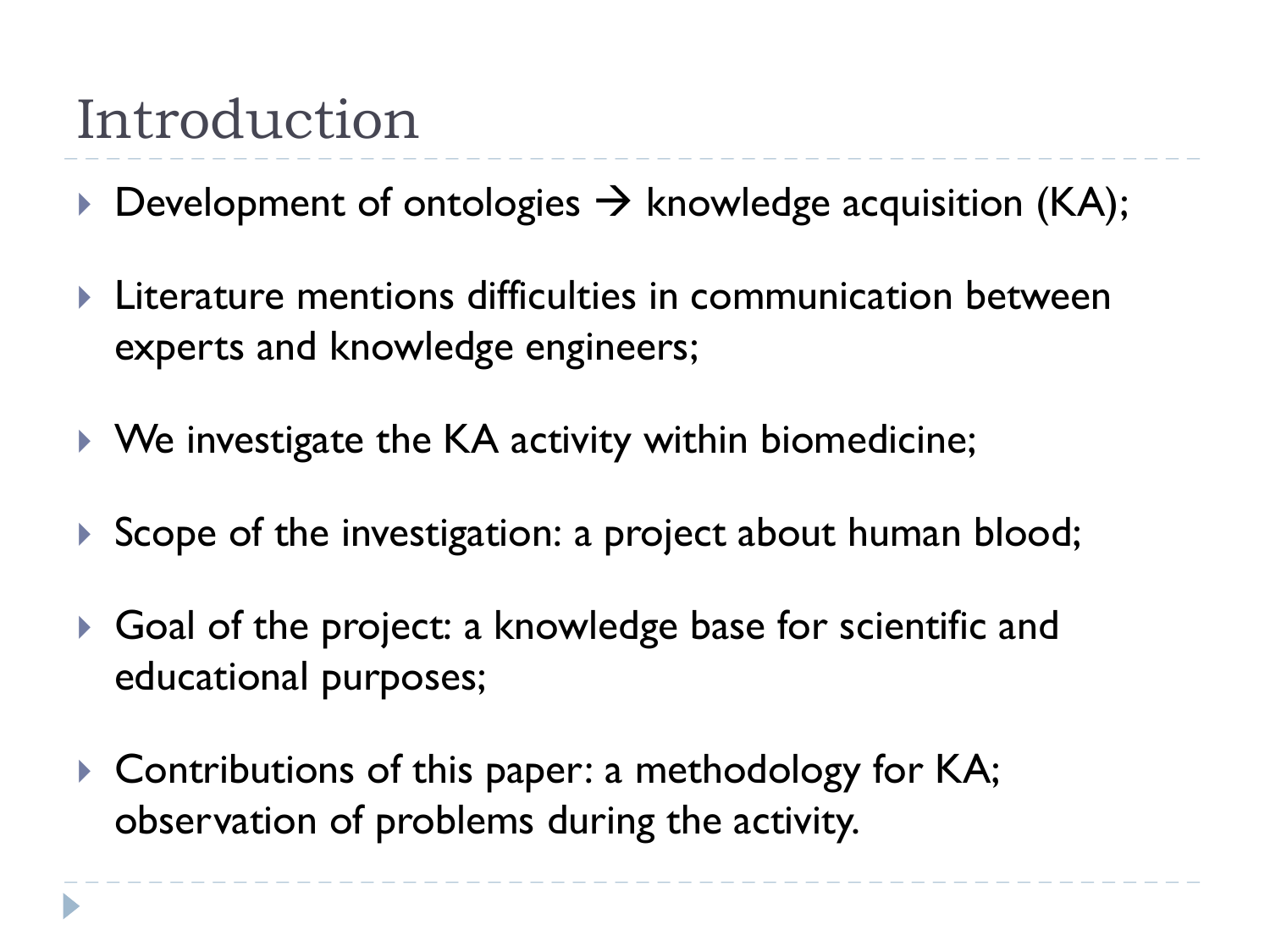# Background

- ▶ KA includes knowledge collection, analysis, structuring and validating for representation purposes;
- Involves manual and computer-based tasks;
- ▶ Diverse definitions; theories and methods underlying KA rely on diverse fields:
	- § Computer Science
	- Cognitive Science
	- § Linguistics
	- **Psychology**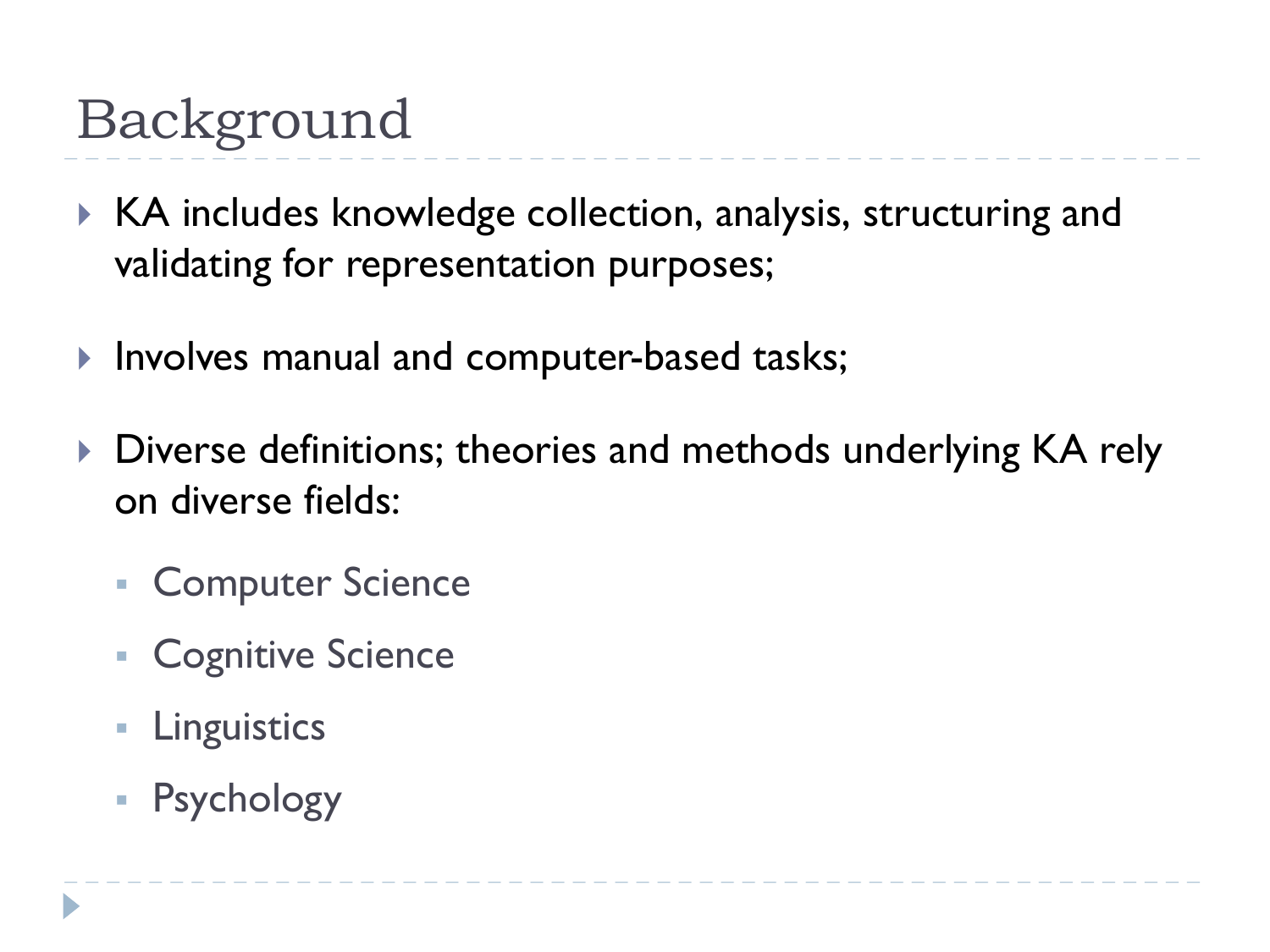# Classification of KA techniques

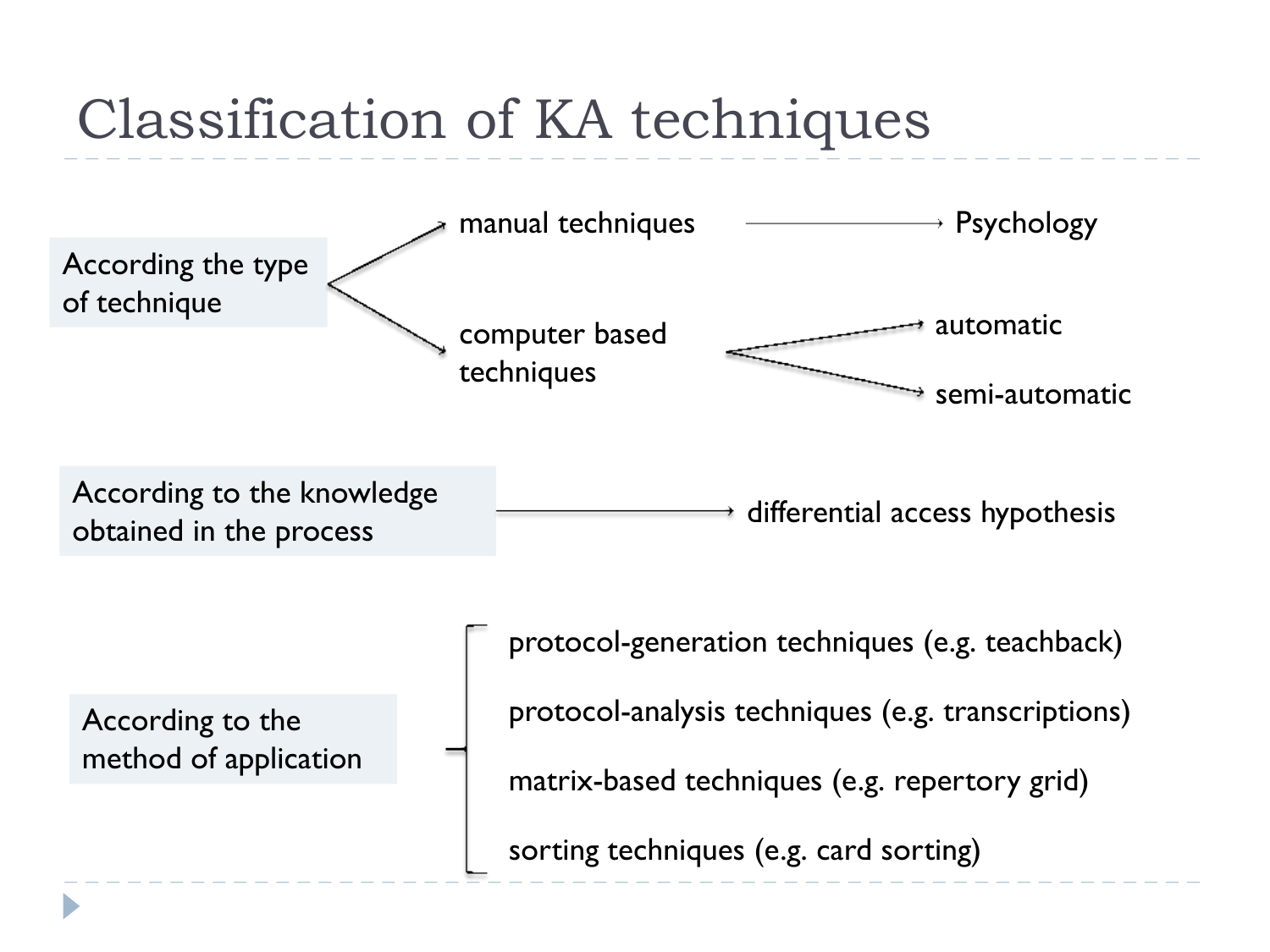# Case Study – The context

- ▶ Blood bank responsible for healthcare services for a population of 20 million people
- $\triangleright$  Project for organization of information which includes construction of ontologies
- Direct observation of the activities of the blood bank
- Interviews with a group of 20 experts in a period of six months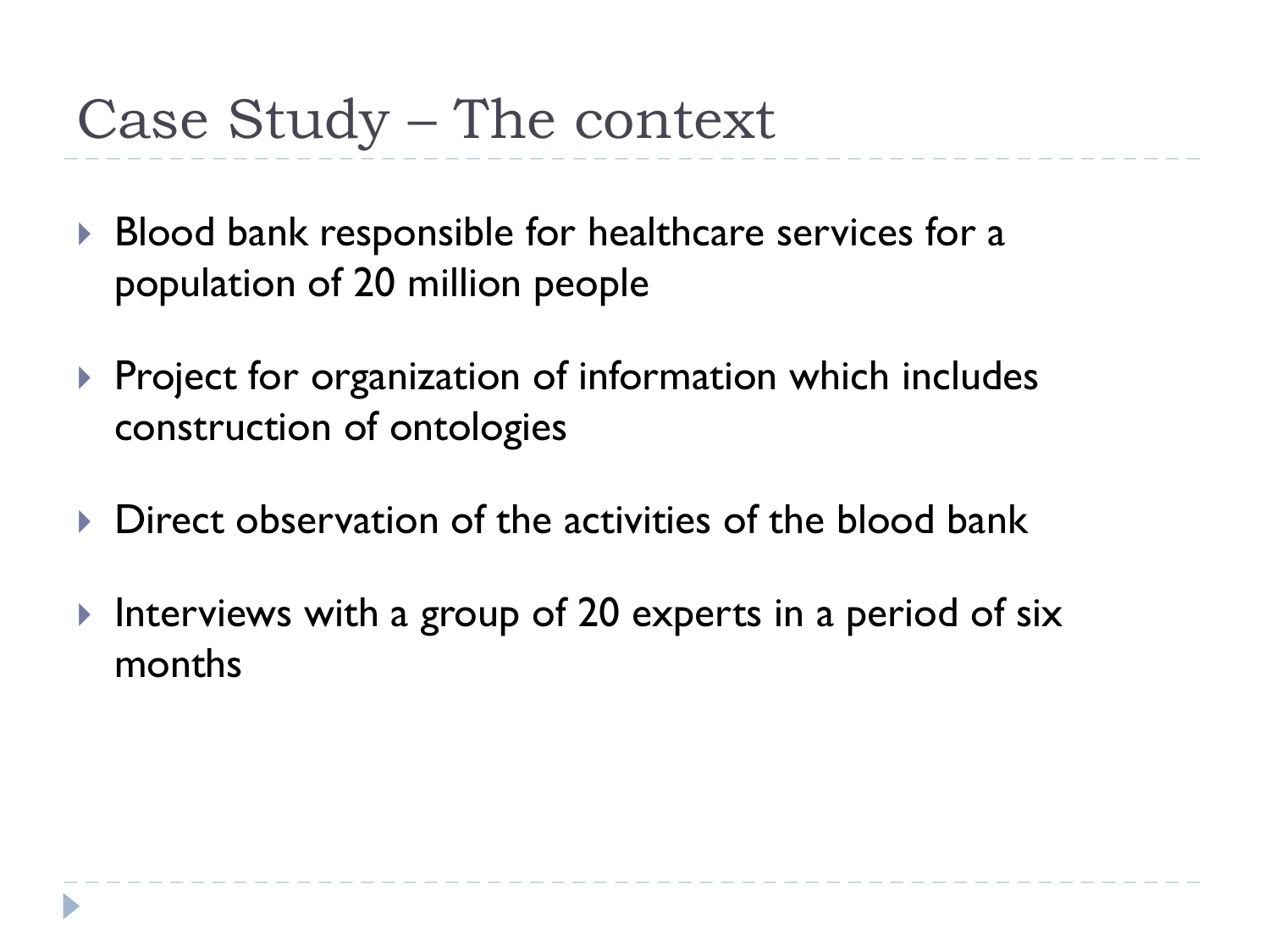# Case Study – Methodological Steps

Four steps: extraction, elicitation,validation and refinement

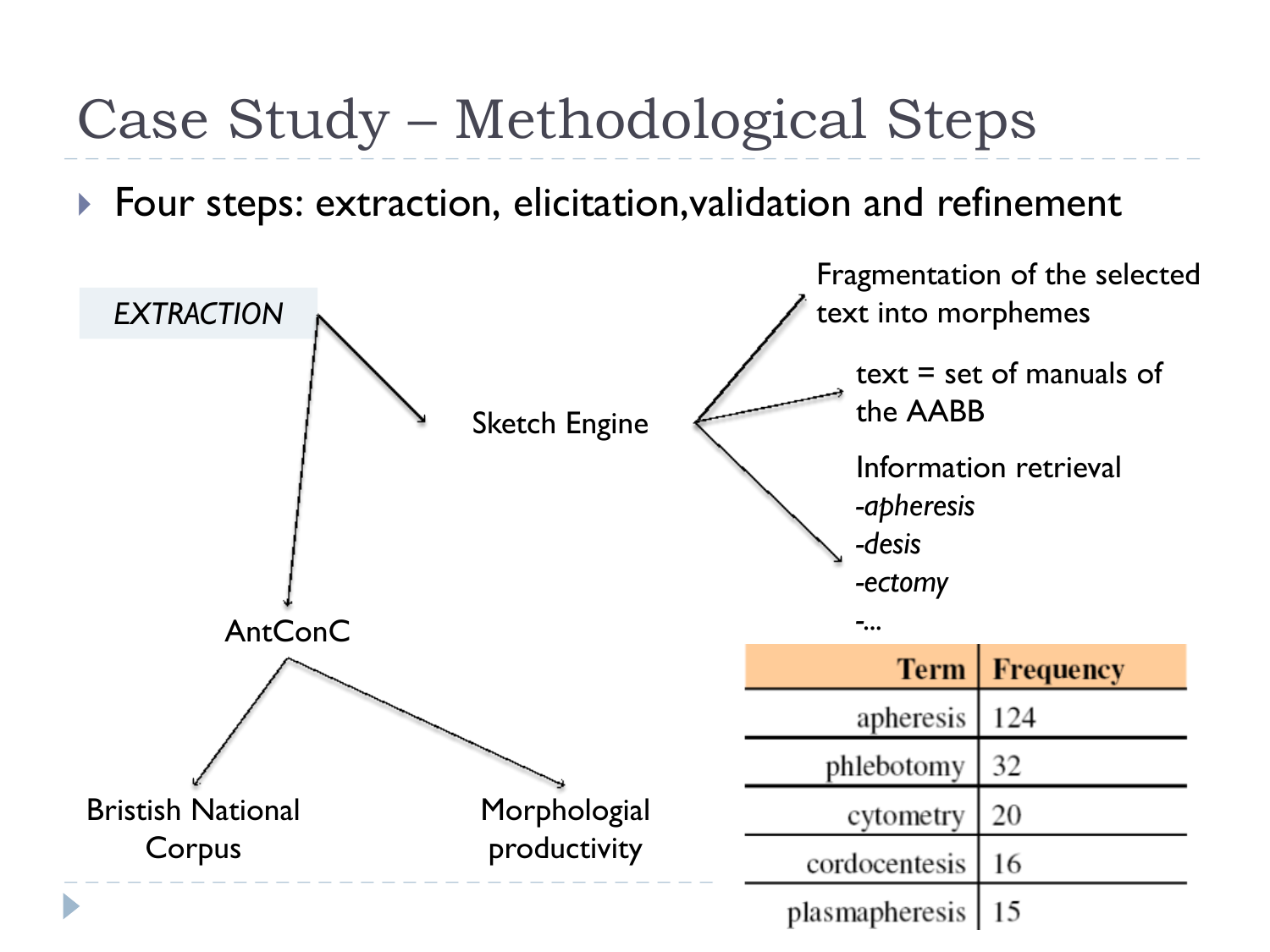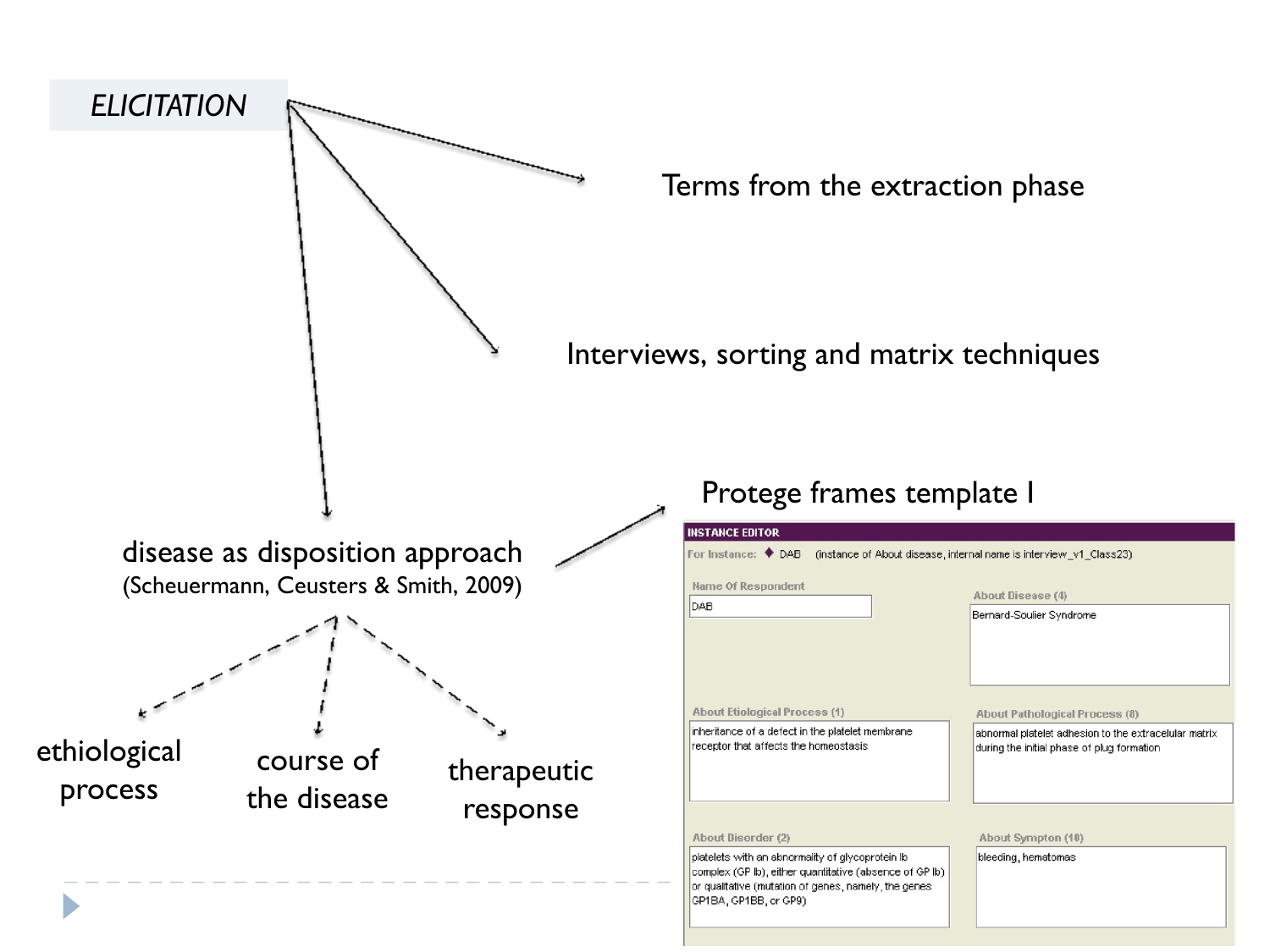#### Wiki science tools

#### collaborative Edit Expert proposal: HematopoieticNeoplasm validation Designation Navigation Preferred Name: HematopoieticNeoplasm Main page **Other Name:** Recent changes Help Description Sub-ontologies **Definition:** An hematopoietic neoplasm is a hematologic malignancy which **BLO Core** forming tissues. **Basic tools** Create categories See categories Example: See forms See all pages Source:



*VALIDATION*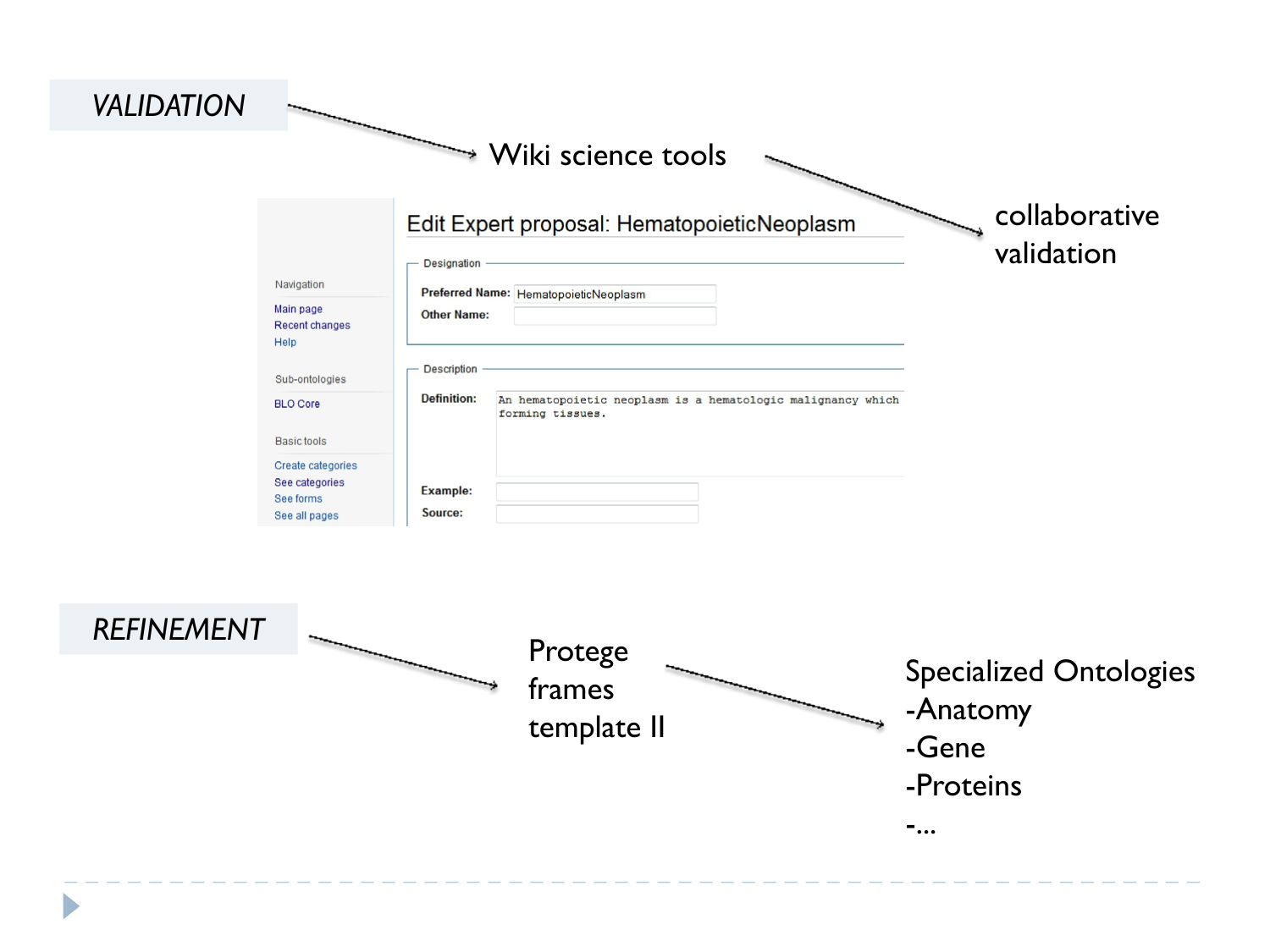# Results - List of methodological steps

| <b>Phase</b>      | <b>Task</b>                                 | <b>Description</b>                           | <b>Resources and people involved</b>                         |
|-------------------|---------------------------------------------|----------------------------------------------|--------------------------------------------------------------|
| (1)<br>Extraction | 1.1 build a corpus                          | Create a corpus from texts                   | -Medical texts<br>-K. engineer                               |
|                   | 1.2 codification                            | Automatically fragment texts                 | -Sketch Engine tool<br>-K. engineer                          |
|                   | 1.3 information<br>retrieval                | Obtain terms through suffixes                | -Sketch Engine tool<br>- K. engineer                         |
| (2)<br>Contact    | 2.1 obtain<br>knowledge                     | Hold interviews with experts                 | -Template Protégé and<br>teachback;<br>-K. engineer, experts |
|                   | 2.2 know the<br>terminology                 | Identify experts' rationale                  | -Matrix Techniques<br>-K. engineer and expert                |
|                   | 2.3 see <i>ad-hoc</i><br>organization       | Understand how experts sort<br>concepts      | -Sorting techniques<br>-Experts                              |
| Validátion        | 3.1 validate<br>knowledge                   | Obtain approval of terms<br>acquired         | -Wiki Page<br>-Expert                                        |
|                   | 3.2 updating                                | Update data after each validation            | Wiki Page<br>K. engineer                                     |
| (4)<br>Refinement | 4.1 integration<br>between<br>granularities | Characterize related genes,<br>proteins, etc | -Template Protégé<br>-K. engineer                            |
|                   | 4.2 connection with<br>top-level            | Connect data with other<br>ontologies        | -Template Protégé-<br>- K. engineer                          |